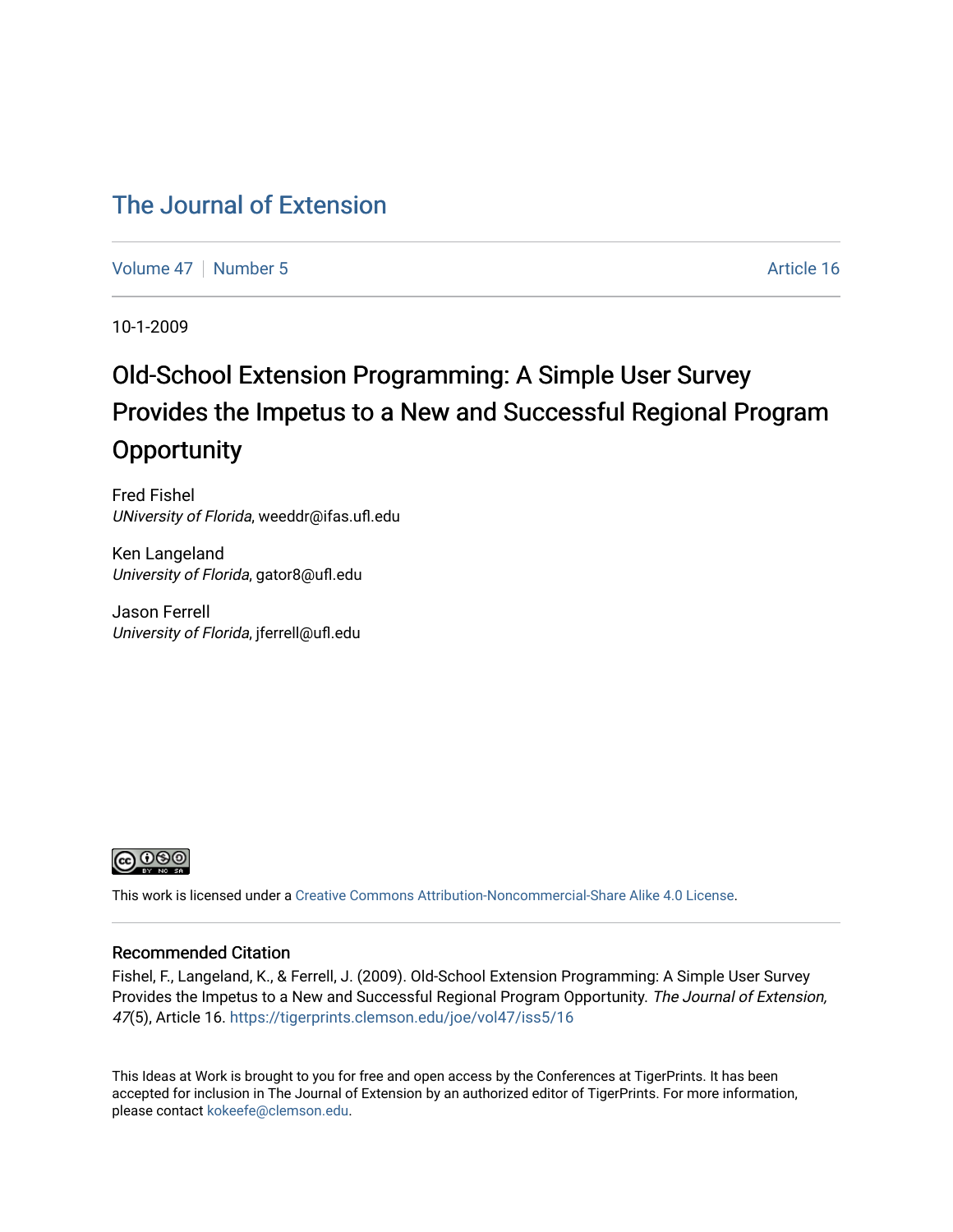

**October 2009 Volume 47 Number 5 Article Number 5IAW7**

[Return to Current Issue](http://www.joe.org:80/joe/2009october/)

# **Old-School Extension Programming: A Simple User Survey Provides the Impetus to a New and Successful Regional Program Opportunity**

**Fred Fishel**

Associate Professor and Director, Pesticide Information Office [weeddr@ifas.ufl.edu](mailto:weeddr@ifas.ufl.edu)

> **Ken Langeland** Professor and Extension Specialist [Gator8@ufl.edu](mailto:Gator8@ufl.edu)

**Jason Ferrell** Assistant Professor and Extension Specialist [jferrell@ufl.edu](mailto:jferrell@ufl.edu)

> University of Florida Gainesville, Florida

**Abstract:** A 2004 needs assessment survey of licensed pesticide applicators in Florida identified a need for a regional training opportunity in the southeastern U.S. A 1½-day program was held in northwest Florida during fall, 2007, attracting pesticide applicators from six states seeking continuing education units. Surveys of participants indicated that the presented information was relevant to their work, new information was gained, and the training opportunity should be offered on a regular basis in the future. Participants also responded positively regarding informal evening socials held during the event for networking with presenters and industry representatives.

# **Introduction**

Federal and Florida law require that applicators of "restricted" pesticides be certified and licensed. During the mid-1970's, the Federal Insecticide, Fungicide, and Rodenticide Act (USEPA, FIFRA, 2005) was amended to authorize each state to enact a certification/licensing program for these applicators. All states have specific, but similar requirements; the regulating agency for this program in Florida is the Florida Department of Agriculture and Consumer Services (FDACS, 2007). For individuals to become certified to purchase and handle restricted use pesticides, they must meet competency standards as demonstrated by passing (70%) mandated examinations.

To keep the license valid, recertification is necessary. Pesticide license holders must accumulate continuing education units (CEUs) every 4 years. FDACS is very flexible in the type of CEU programs they approve (Fishel, 2008). Although distance media is currently in use (Ferrell & Fishel, 2007), face-to-face programs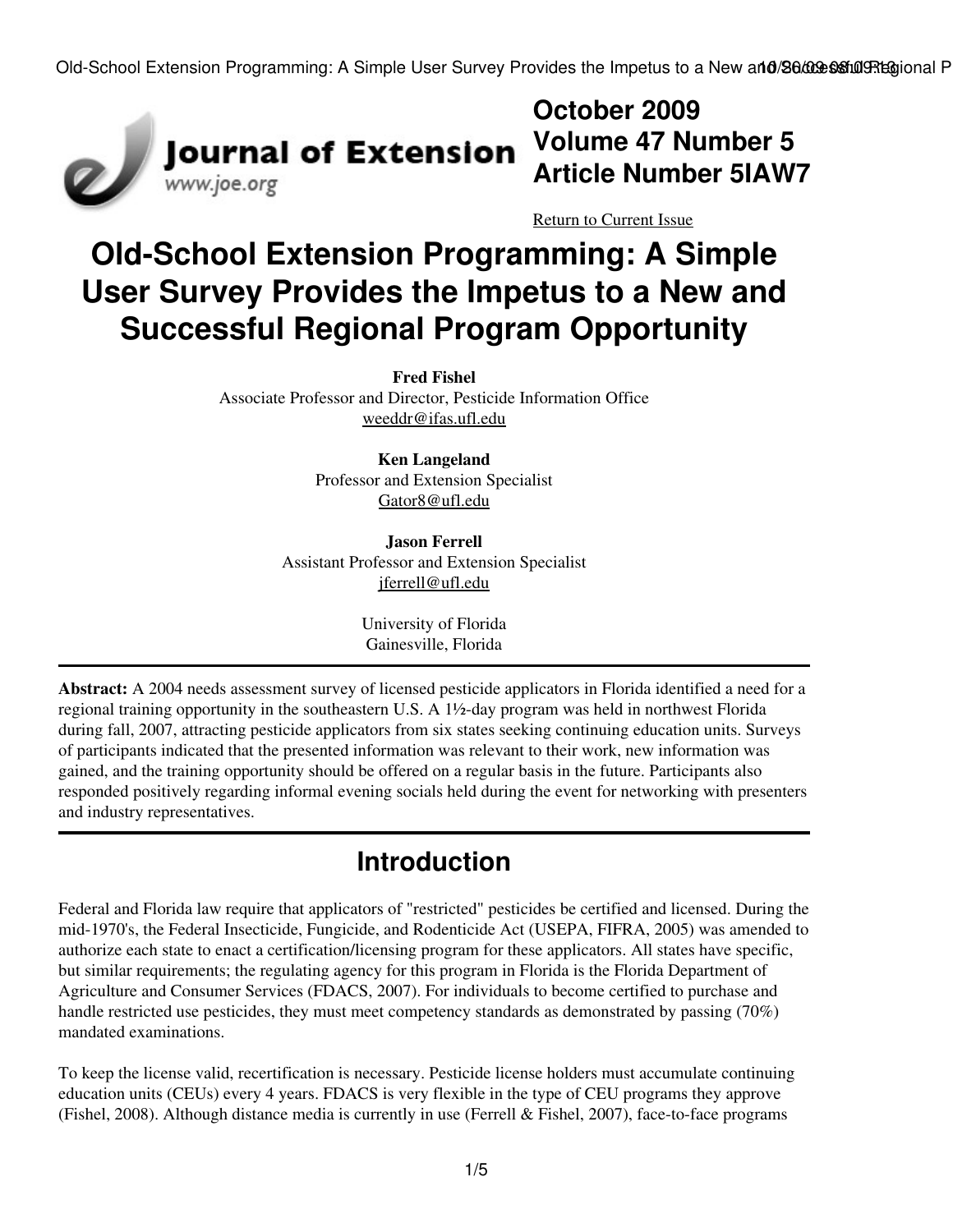conducted by Extension have been the most common venue.

Surveys have been used historically by Extension educators as a means of needs assessment. Needs assessment is a process that "identifies needs and decides upon priorities among them" (Encyclopedia of Educational Evaluation, 1975). These types of surveys have been used extensively by Extension over the years (Beckley & Smith, 1985; Gilmore, Meehan-Strub, & Mormann, 1994). In 2004, a survey of applicators was conducted in Florida (Langeland, 2004). The intent was to determine if recertification needs were being met for applicators in the Aquatic, Right-of-Way, and Natural Areas Weed Management categories. The survey was mailed to 3,593 Florida-licensed applicators in these three categories and selected results included (n = 778; response rate of  $22\%$ ) the following.

- The majority of applicators are employed by county government.
- Most applicators lived and worked in south Florida. Only approximately 10, 12, and 20% of Aquatic, Natural Areas Weed Management, and Right-of-Way applicators, respectively, live and work in north Florida.
- The majority of applicators prefer to attend meetings to obtain CEUs.
- Many applicators will pay up to \$500 for attending a CEU meeting.
- Most applicators are able to travel to attend a regional CEU meeting.
- Most applicators prefer a meeting length of 1 to 2 days.

Many applicators have attended the annual Aquatic Plant Management Short Course, held in south Florida, for the purpose of obtaining CEUs. That particular meeting is a 3-day venue attracting more than 400 applicators annually. The survey also showed that more than 50% and 30% of Right-of-Way and Aquatic applicators, respectively, in northwest Florida responded that the availability to obtain CEUs in that region is either "difficult" or "impossible" (Langeland, 2004).

This article reports on the development and implementation of a new and successful program opportunity that was developed and implemented based upon the results of a simple user survey.

# **Methodology**

Our development effort was initiated during January 2007 for planning a southeastern state regional conference in Florida. The conference targeted audience was applicators in the Aquatic and Right-of-Way categories. Because applicators in other states face the same challenges with the availability of approved programs for earning CEUs, our conference sought state approval from other southeast states. Approval was granted from the following states: Alabama, Florida, Georgia, Louisiana, Mississippi, and Texas.

Based on the 2004 survey, this conference attempted to meet the needs identified by affected applicators:

• Held in Panama City, in northwest Florida, making easier access for those living in north Florida.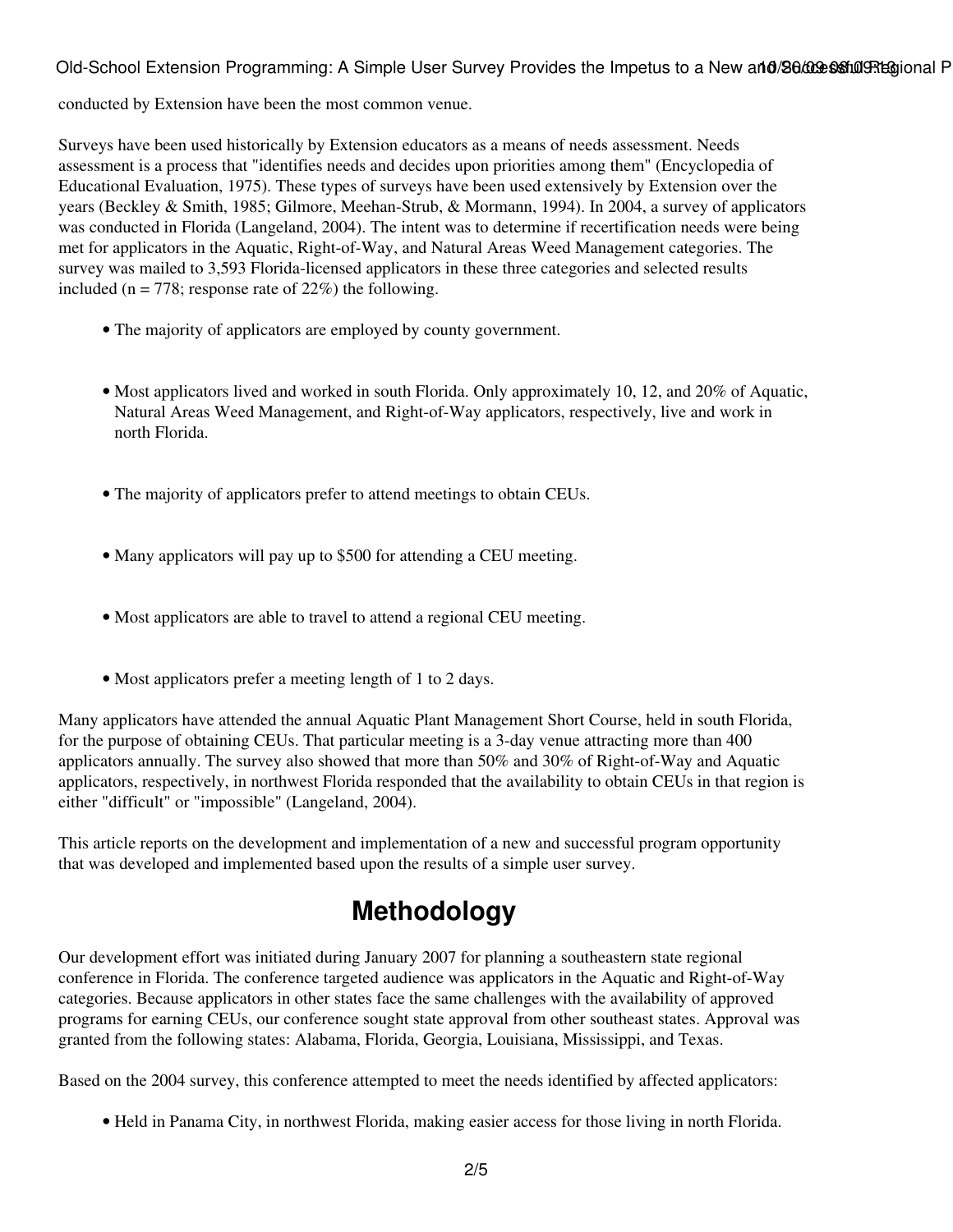- An early registration cost of \$225, well below the \$500 cost identified by the survey that applicators were willing to spend.
- Meeting length of 1½ days, with a total of 12 CEUs awarded, the length that was indicated as most desirable by the survey.

To enhance the attractiveness of this event:

- Subject matter specialists from around the United States were invited to speak.
- It was held in a large-scale beach and golf resort.
- Extended discount room rates through the weekend were offered, making it appealing to bring family.
- Social receptions were held both nights.
- An industry display room was set up to accommodate event sponsors with product literature.
- The University of Florida Extension Bookstore representatives had a display area where University publications were sold.

At the event's conclusion, a survey ascertained applicator perceptions of the conference and its future ( $n = 85$ )  $-101$ ). Most of our survey contained statements using a 5-point Likert scale (5 = very satisfied, 4 = satisfied,  $3$  = neutral,  $2$  = dissatisfied, and  $1$  = very dissatisfied). Selected response means are presented along with their standard deviations.

### **Results and Discussion**

Besides a larger than expected audience (approximately 160 applicators), the conference was very successful as indicated by the survey results (Table 1). Although 38% of the audience did not respond to the survey, the survey was strictly voluntary and not required for obtaining CEU credit. Applicators' expectations for learning were overwhelmingly positive (response mean  $= 4.28$ ; sd = .67), as 92% of respondents were either satisfied or very satisfied. The topics presented were apparently relevant to their work, as 84% of the applicators were either satisfied or very satisfied (response mean  $= 4.09$ ; sd  $= .75$ ) with the information's applicability.

Some CEU meetings target a diverse range of applicators holding various license categories. At these types of meetings, some material presented is relevant to only a selected portion of the audience. Because of this, our conference's focus was on licensed applicators holding only the Aquatic and/or Rights-of-Way categories. Some applicators hold both categories on their licenses; therefore, much of the information presented would be relevant to all attendees.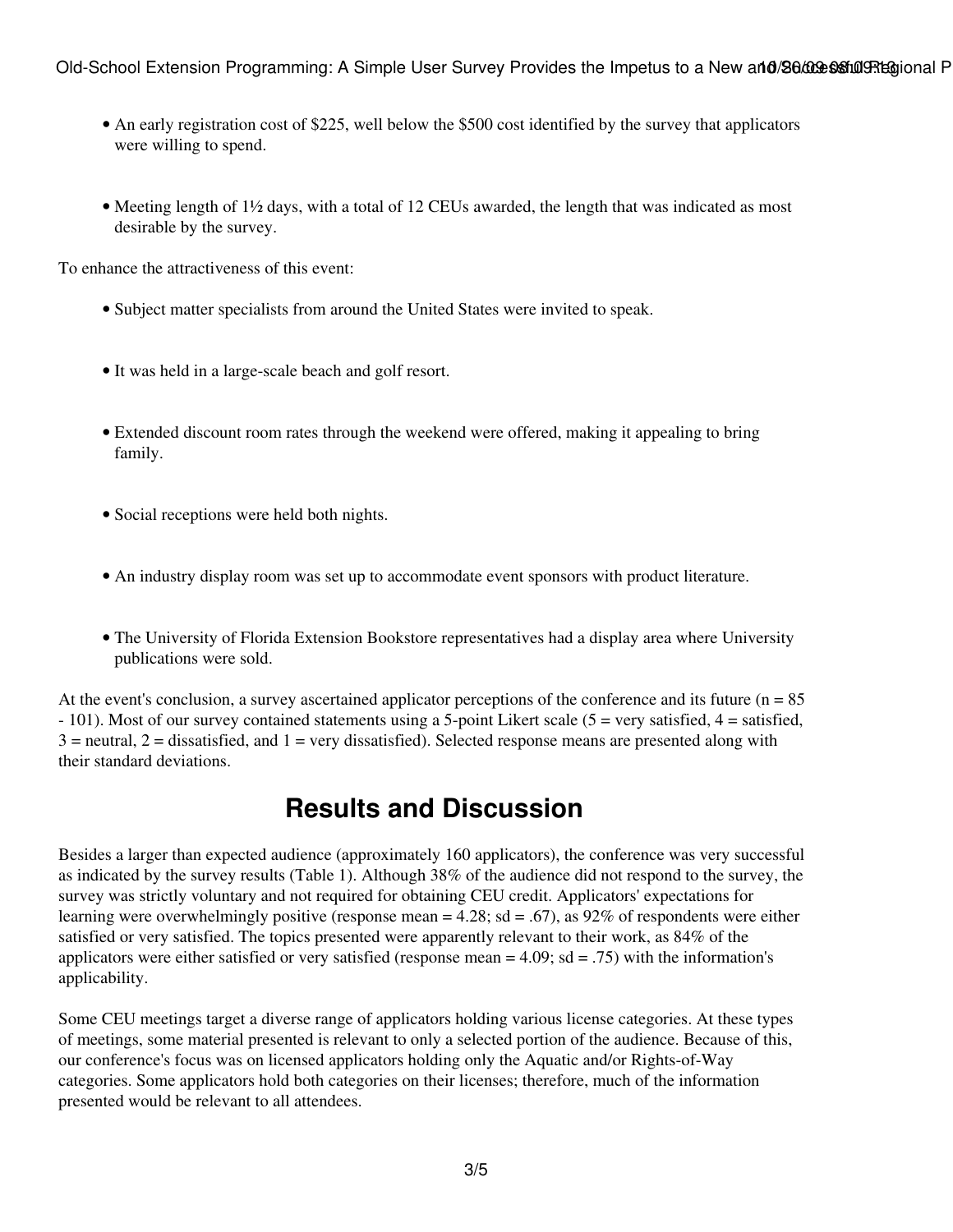A related survey statement attempted to determine if the depth of topic coverage was adequate. Most (83%) were at least satisfied (response mean  $= 4.16$ ; sd  $= .77$ ). The social functions held in the evenings offered opportunities for interaction. Approximately 90% of the attendees were at least satisfied with the opportunities presented (sponsor interaction response mean  $= 4.38$ ; sd = .63 and presenter interaction response mean = 4.27; sd = .69). From an Extension educator's standpoint, offering informal interaction at large events can lend credibility to an Extension professional. One-on-one interaction is more likely to occur where attendees feel less intimidated than in a large audience setting. Additional highlighted information from the event's survey is shown in Table 2.

#### **Table 1.**

Selected Pesticide Applicator Responses to the University of Florida's Regional Pesticide Applicator Training Event

| <b>Survey Statement</b>                                                                                                                                                                                                              | <b>Response Mean</b> <sup>1</sup> | SD <sup>2</sup> | $n^3$ |  |
|--------------------------------------------------------------------------------------------------------------------------------------------------------------------------------------------------------------------------------------|-----------------------------------|-----------------|-------|--|
| The training met my expectations for learning.                                                                                                                                                                                       | 4.28                              | .67             | 101   |  |
| Insights gained were applicable to my situation.                                                                                                                                                                                     | 4.09                              | .75             | 100   |  |
| Depth of topic coverage.                                                                                                                                                                                                             | 4.16                              | .77             | 99    |  |
| Opportunities for informal interaction with sponsors.                                                                                                                                                                                | 4.38                              | .63             | 101   |  |
| Opportunities for informal interaction with presenters                                                                                                                                                                               | 4.27                              | .69             | 101   |  |
| <sup>1</sup> Mean was based on a 5-point scale where $5 =$ very satisfied, $4 =$ satisfied, $3 =$<br>neutral, $2 =$ dissatisfied, and $1 =$ very dissatisfied. <sup>2</sup> Standard deviation. <sup>3</sup> Number of<br>responses. |                                   |                 |       |  |

#### **Table 2.**

Selected Additional Information from Respondents at the University of Florida's Regional Pesticide Applicator Training Event

| <b>Survey Question/Statement</b>                             | <b>Percentage Response</b>                                   |
|--------------------------------------------------------------|--------------------------------------------------------------|
| How much NEW information did you<br>obtain at this training? | Some: 52; Significant amount: 44;<br>Very little: 4          |
| This training should be:                                     | Continued as is: 49; Expanded: 46;<br>Re-designed: 5         |
| This training should be held:                                | Every Year: 68; Every two years: 29;<br>Every three years: 3 |
| Overall value for the training fee:                          | Excellent: 18; Very good: 36; Good:<br>41; Fair: 4; Poor: 1  |